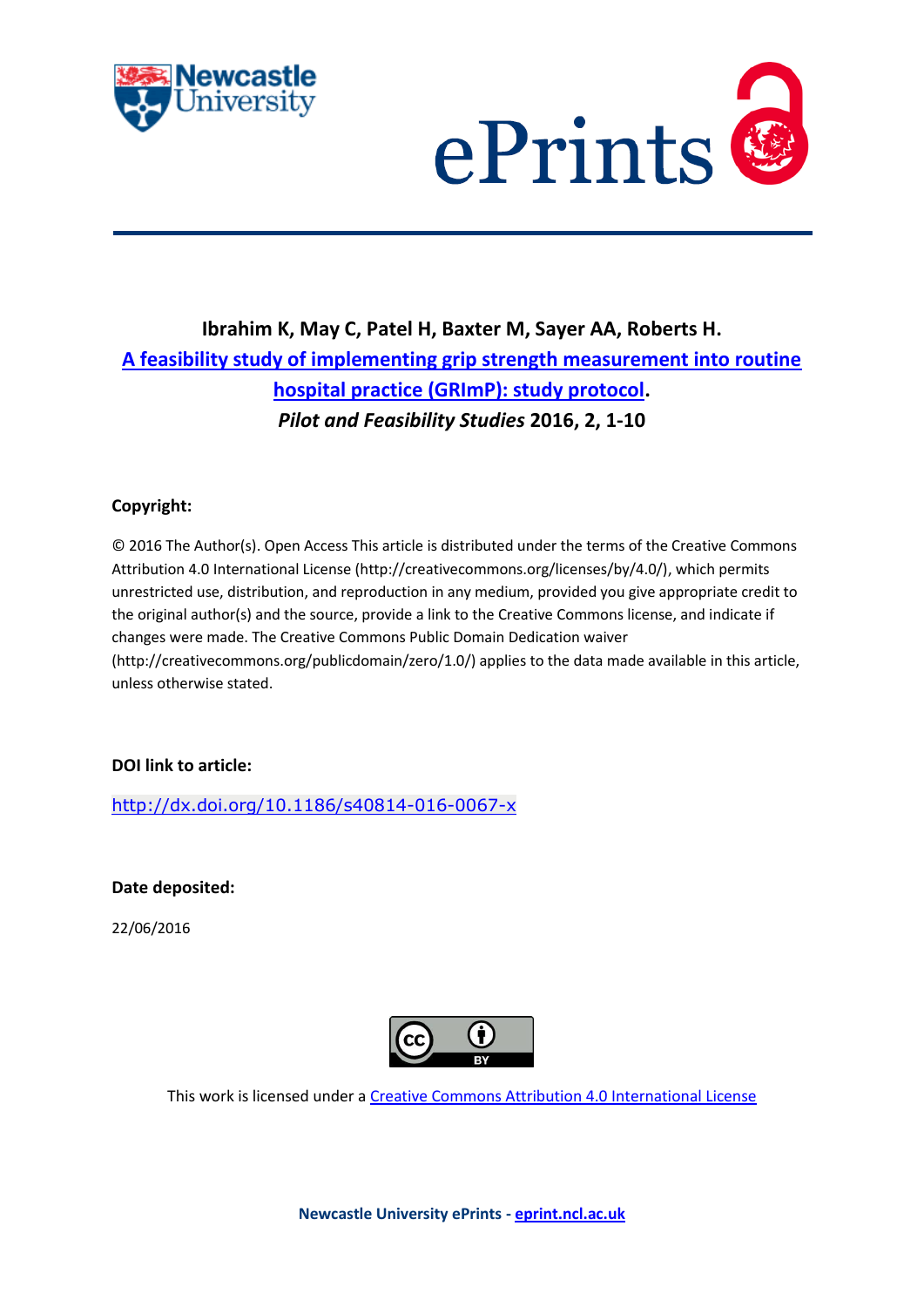

# A feasibility study of implementing grip strength measurement into routine hospital practice (GRImP): study protocol

Kinda Ibrahim<sup>1,2\*</sup>, Carl May<sup>2</sup>, Harnish P. Patel<sup>1,3</sup>, Mark Baxter<sup>3</sup>, Avan A. Sayer<sup>1,2,3,4</sup> and Helen Roberts<sup>1,2,3</sup>

## Abstract

**Background:** Handgrip strength is a non-invasive marker of muscle strength, and low grip strength in hospital inpatients is associated with poor healthcare outcomes including longer length of stay, increased functional limitations, and mortality. Measuring grip strength is simple and inexpensive. However, grip strength measurement is not routinely used in clinical practice. The aim of this study is to evaluate the feasibility of implementing grip strength measurement into routine clinical practice.

Methods/design: This feasibility study is a mixed methods design combining qualitative, quantitative, and economic elements and is based on the acute medical wards for older people in one hospital. The study consists of three phases: phase 1 will define current baseline practice for the identification of inpatients at high risk of poor healthcare outcomes, their nutrition, and mobility care through interviews and focus groups with staff as well as a review of patients' clinical records. Phase 2 will focus on the feasibility of developing and implementing a training programme using Normalisation Process Theory to enable nursing and medical staff to measure and interpret grip strength values. Following the training, grip strength will be measured routinely for older patients as part of admission procedures with the use of a care plan for those with low grip strength. Finally, phase 3 will evaluate the acceptability of grip strength measurement, its adoption, coverage, and basic costs using interviews and focus groups with staff and patients, and re-examination of clinical records.

**Discussion:** The results of this study will inform the translation of grip strength measurement from a research tool into clinical practice to improve the identification of older inpatients at risk of poor healthcare outcomes.

Trial registration: Clinicaltrials.gov [NCTO2447445](https://clinicaltrials.gov/ct2/show/NCT02447445)

Keywords: Older, Inpatients, Grip strength, Implementation, Clinical practice, Hospital

## Background

Older people are disproportionately represented among hospital inpatients. Nearly two thirds (65 %) of people admitted to a hospital in the UK are aged over 65 years old [[1\]](#page-9-0), occupying more than 51,000 acute care beds at any one time [[2\]](#page-9-0). Frailty and multi-morbidity are very common among older hospital patients [[3, 4](#page-9-0)]. Grip strength has been proposed as a useful single marker of physical frailty and biological ageing [[5\]](#page-9-0). Lower grip

<sup>2</sup>NIHR CLAHRC: Wessex, Faculty of Health Sciences, University of

strength is associated with higher hospitalisation costs and longer hospital stays among older people across the spectrum of clinical settings [\[6](#page-9-0)–[11](#page-9-0)].

Grip strength is a key component of the diagnosis of sarcopenia, a common progressive and generalised loss of skeletal muscle mass and strength with a risk of adverse outcomes such as physical disability, poor quality of life, and death [\[12](#page-9-0)]. Sarcopenia is highly prevalent (25 %) among hospitalised inpatients [[13\]](#page-9-0). Low grip strength (reduced muscle strength) is associated with poor current and future health including increased falls [[14\]](#page-9-0), increased risk of osteoporosis and fracture [\[15](#page-9-0)], coronary heart disease, and stroke [\[16](#page-9-0)], increased allcause mortality [\[17](#page-9-0)], and reduced health-related quality



© 2016 The Author(s). Open Access This article is distributed under the terms of the Creative Commons Attribution 4.0 International License [\(http://creativecommons.org/licenses/by/4.0/](http://creativecommons.org/licenses/by/4.0/)), which permits unrestricted use, distribution, and reproduction in any medium, provided you give appropriate credit to the original author(s) and the source, provide a link to the Creative Commons license, and indicate if changes were made. The Creative Commons Public Domain Dedication waiver [\(http://creativecommons.org/publicdomain/zero/1.0/](http://creativecommons.org/publicdomain/zero/1.0/)) applies to the data made available in this article, unless otherwise stated.

<sup>\*</sup> Correspondence: [k.ibrahim@soton.ac.uk](mailto:k.ibrahim@soton.ac.uk) <sup>1</sup>

<sup>&</sup>lt;sup>1</sup> Academic Geriatric Medicine, Mailpoint 807, Southampton General Hospital, Tremona Road, Southampton SO16 6YD, UK

Southampton, Highfield, Southampton SO17 1BJ, UK

Full list of author information is available at the end of the article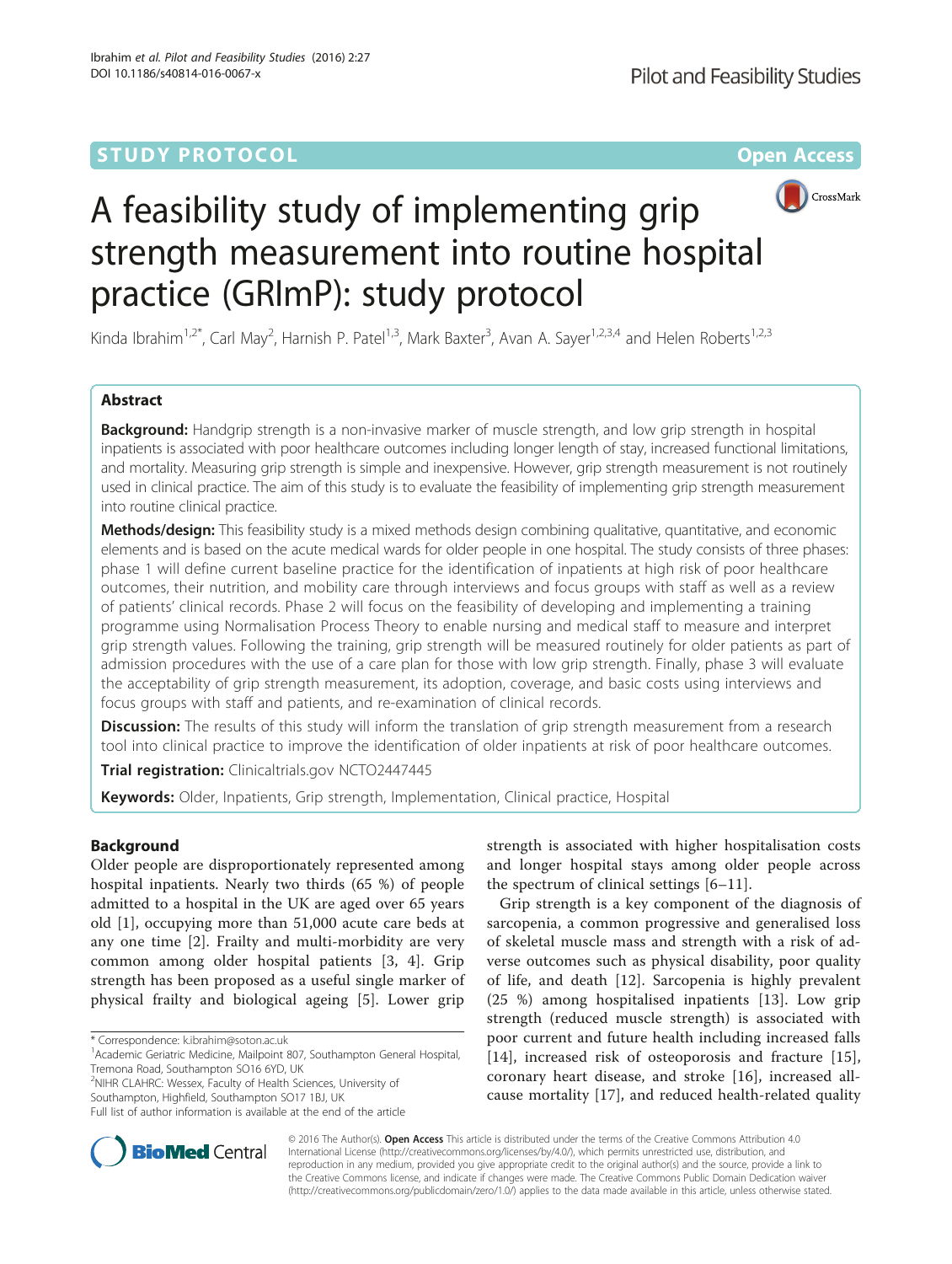of life in older people [[18\]](#page-9-0). Grip strength cutoff points to identify those at risk have been proposed. For example, the European Working Group on Sarcopenia in Older People (EWGSOP) originally defined the cutoff points for identifying older people with sarcopenia to be  $\lt 30$  kg for men and  $\lt 20$  kg for women [\[19](#page-9-0)]. The Foundation for the National Institutes of Health (FNIH) Sarcopenia project reported that grip strength cutoff points which were associated with functional weakness were lower at < 26 kg for men and < 16 kg for women [[20\]](#page-9-0). Recently, a meta-analysis of data from 12 UK cohorts has defined low grip strength as at least 2.5 SDs below the gender-specific peak mean [\[21](#page-10-0)]. From this study, low grip strength for people over 80 years old is defined as less than 27 kg for men and less than 16 kg for women, and these cutoff points will be used in our study.

Grip strength can be improved through physical exercise and nutritional supplements [[22\]](#page-10-0). A Cochrane Review showed that progressive resistance training in particular could improve the strength, physical performance, and physical abilities of older communitydwelling people with no reported harmful side-effects [[23\]](#page-10-0). Resistance training in older people with moderate dementia has also proved to be feasible leading to an increase in grip strength within 6 weeks [[24\]](#page-10-0). Moreover, a 10-week programme of three times weekly progressive resistance training to regain muscle strength has been reported to be safe and effective among frail hospitalised older patients [[25\]](#page-10-0). Nutritional interventions may also be beneficial to older adults with low grip strength. The prevention and treatment of sarcopenia require a sufficient amino acid and caloric supply [\[22](#page-10-0)]. A Cochrane Review has reported that grip strength was greater in those who received dietary advice and oral nutritional supplements compared with those who received dietary advice alone [[26\]](#page-10-0). The PROT-AGE study group recommended average daily protein intake in older people of at least 1.0 to 1.2 g/kg body weight/day to maintain muscle mass and strength [\[27](#page-10-0)]. Older people with acute or chronic diseases require a higher dietary protein intake (i.e. 1.2–1.5 g/kg body weight/day).

The routine measurement of grip strength in older patients admitted to hospital could identify those who are at higher risk of functional decline and/or long length of stay and would enable appropriate interventions such as nutritional protein supplementation and resistance exercises to be implemented. There is limited evidence that trained clinical staff including nurses and physiotherapist can measure patients' grip strength [[28, 29](#page-10-0)]. Thus, the aim of this study is to assess the feasibility of implementing grip strength measurement and its relevant care plan into routine clinical practice and to identify factors that promote or inhibit this process.

#### Study objectives

The specific objectives of this study are the following:

Objective 1: Define baseline practice in acute medical wards for older people in one hospital in relation to the identification of older inpatients at risk of poor healthcare outcomes and their current nutritional and mobility care.

Objective 2: Develop and deliver an educational training programme on grip strength measurement to clinical staff.

Objective 3: Monitor and evaluate routine implementation of grip strength by assessing the acceptability, adoption and coverage of routine GS measurement, and the basic costs of implementation.

Objective 4: Identify facilitators and barriers to the implementation process.

#### Methods/design

#### Study design

This feasibility study is a mixed methods design combining qualitative, quantitative, and economic elements. Our approach to intervention design and implementation evaluation will be informed by Normalisation Process Theory (NPT), focusing primarily on practice change, which addresses explicitly the issue of how interventions are adopted, embedded, and integrated into organisational routines [[30](#page-10-0)]. NPT explains how interventions become routinely embedded in a context by referencing to four mechanisms: coherence or sensemaking, cognitive participation, collective action, and reflexive monitoring. We will focus on practice change and how grip strength measurement is adopted and integrated into clinical routines [[31\]](#page-10-0). This protocol complies with the SPIRIT guideline of writing protocols (see Additional file [1](#page-9-0), SPIRIT 2013 Checklist).

The study will be conducted in five acute medical wards for older people in one hospital in England with 120 beds in total. All five wards admit unselected emergency medical patients aged 80 years and over and include two female wards, two male wards, and one mixed sex ward. The study comprises three phases with an explanatory sequential design, whereby the qualitative data will be used to gain better understanding of the quantitative findings (see the study flow chart in Additional file [2](#page-9-0)). In order to understand the embedding of a new practice into daily activities and to enhance coherence of the new practice, we will evaluate what people actually do and how they work. Thus, the first phase of the study will define the current practice on the wards with regard to how patients at high risk of poor healthcare outcomes are identified and their nutritional care and management of their mobility. Implementation research often focuses on the strategies necessary to deliver or implement interventions [\[32](#page-10-0)].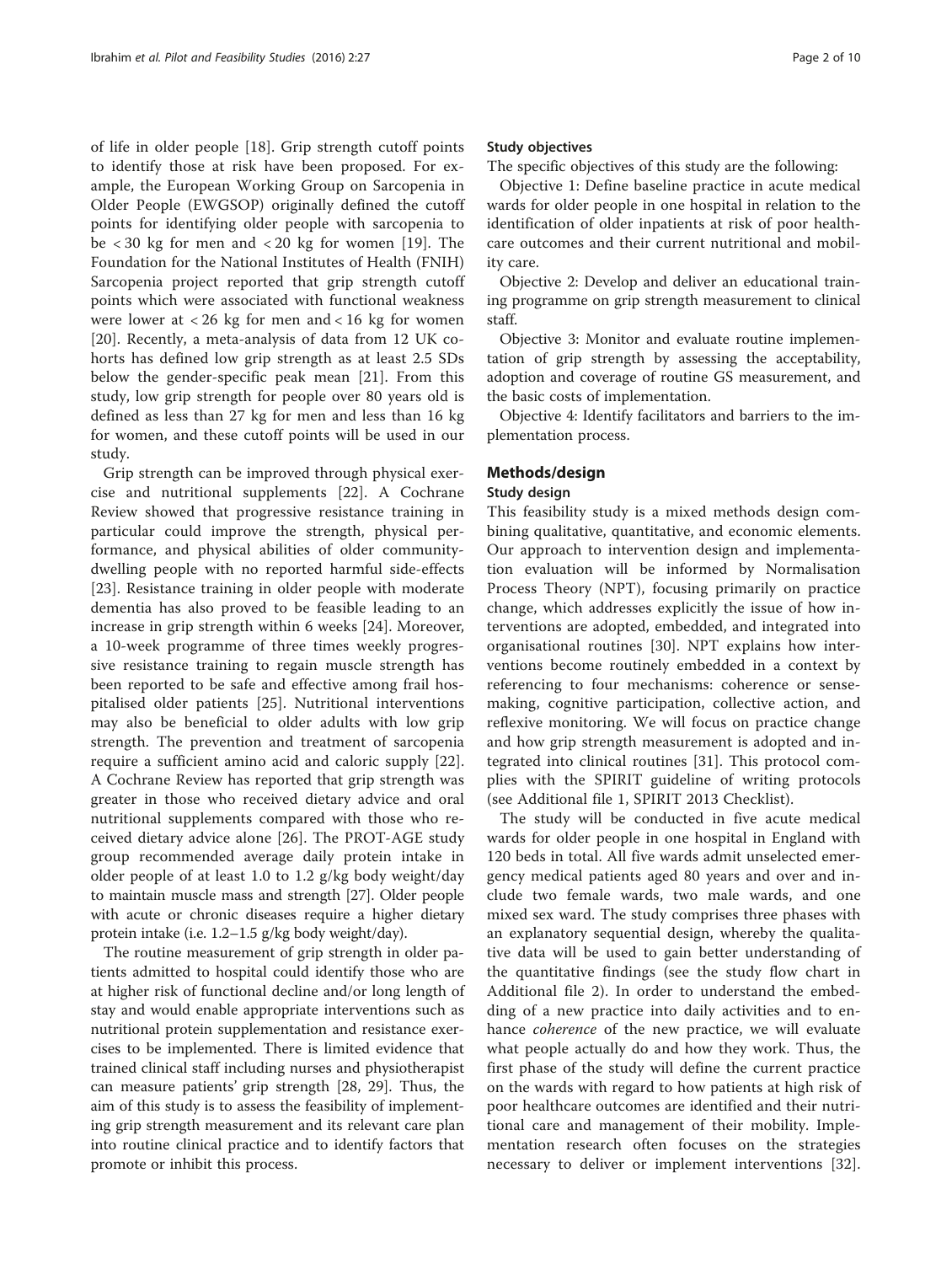The intervention adopted in this research is "education and training". Therefore, the second phase of the study involves developing and delivering an educational training programme on grip strength measurement to clinical staff. The findings from phase 1 and the NPT components will inform the development of the training programme. The training will be designed to enable clinical staff to make sense of the new practice (implementing grip strength measurement routinely), promote their understanding of the importance of measuring grip strength, and encourage their engagement in planning and delivering the implementation of grip strength measurement. The Collective action component of NPT defines and organises the enacting of a practice. This involves a review to ensure that the tasks are performed as required and that the work is allocated appropriately. In addition, any staff concerns about the work required will be acknowledged and they will be encouraged to share their ideas about how these might be managed during the training and later throughout the implementation process. The routine implementation of grip strength measurement will commence soon after completing the training. Participants' reflexive monitoring, which defines and organises assessment of the outcomes of a practice, will be evaluated during the implementation process. The study period is summarised in Table 1.

#### Phase 1: Baseline practice (meeting objective 1)

The aim of this phase is to define current baseline practice in acute medical wards with regard to the identification of patients at high risk of poor healthcare outcomes and their nutritional care and mobility. For this purpose, an ethnographic approach involving interviews, focus groups, and audit of clinical records will be followed. The central aim of ethnography is to provide rich, holistic insights into people's views and actions, as well as the

nature of the location they inhabit [[33\]](#page-10-0). Understanding how the healthcare system works will enable the integration of grip strength measurement into routine practice in an effective way.

#### Semi-structured interviews or focus groups

Qualitative research studies usually involve a small sample size compared to quantitative research, but the data generated are substantial and detailed [[34\]](#page-10-0). Some researchers suggest that the sample size should be around 20 to 30 [[35\]](#page-10-0) or the sampling should continue until reaching saturation level when no new concepts emerge from data analysis [[36](#page-10-0)]. Following purposeful sampling, there are often some pre-determined criteria relating to sampling and participants are chosen based on the fulfilment of these standards [[36\]](#page-10-0). We will conduct in-depth semi-structured interviews/focus groups with healthcare staff who are involved in the care of older people working in the five study wards. Staff participants will include those with different levels of experiences and roles including consultants, junior doctors, ward sisters, dieticians, physiotherapists, and therapy assistants. We aim to gain the individual views of 20– 30 healthcare staff but will collect data until no new concepts are emerging.

Open-ended questions will be used to collect data on the current practice of staff with older inpatients, and written informed consent will be obtained. Three semistructured interview/focus group schedules were developed to elicit information from relevant professional groups (medical and nursing staff, therapy staff, and dietetic staff) (Additional file [3](#page-9-0)). In general, questions will elicit (1) information on the current positions and professional backgrounds of each participant and their main roles, (2) how older inpatients are assessed on admission to the ward, (3) how patients at risk of poor healthcare outcomes are identified, and (4) what patient

|  |  |  |  |  | Table 1 The study period according to SPIRIT figure |  |  |  |
|--|--|--|--|--|-----------------------------------------------------|--|--|--|
|--|--|--|--|--|-----------------------------------------------------|--|--|--|

| Description                                                                                          |                  | Study period |            |                   |  |  |
|------------------------------------------------------------------------------------------------------|------------------|--------------|------------|-------------------|--|--|
|                                                                                                      | T0<br>(3 months) | (3 months)   | (3 months) | T3.<br>(3 months) |  |  |
| Phase 1: Define baseline practice (interviews/focus groups).                                         |                  |              |            |                   |  |  |
| Phase 1: Define baseline practice (audit of patients' medical records).                              |                  |              |            |                   |  |  |
| Phase 2: Design the training program and finalise the care plan for low grip strength.               |                  |              |            |                   |  |  |
| Phase 2: Train staff on measuring grip strength and on the use of the care plan.                     |                  |              |            |                   |  |  |
| Phase 2: Routine implementation of grip strength measurement.                                        |                  |              |            |                   |  |  |
| Phase 3: Assess outcomes of routine grip strength implementation (coverage).                         |                  |              |            |                   |  |  |
| Phase 3: Assess outcomes of routine grip strength implementation (Patients' acceptability).          |                  |              |            |                   |  |  |
| Phase 3: Assess outcomes of routine grip strength implementation (staff acceptability and adoption). |                  |              |            |                   |  |  |
| Data analysis and dissemination.                                                                     |                  |              |            |                   |  |  |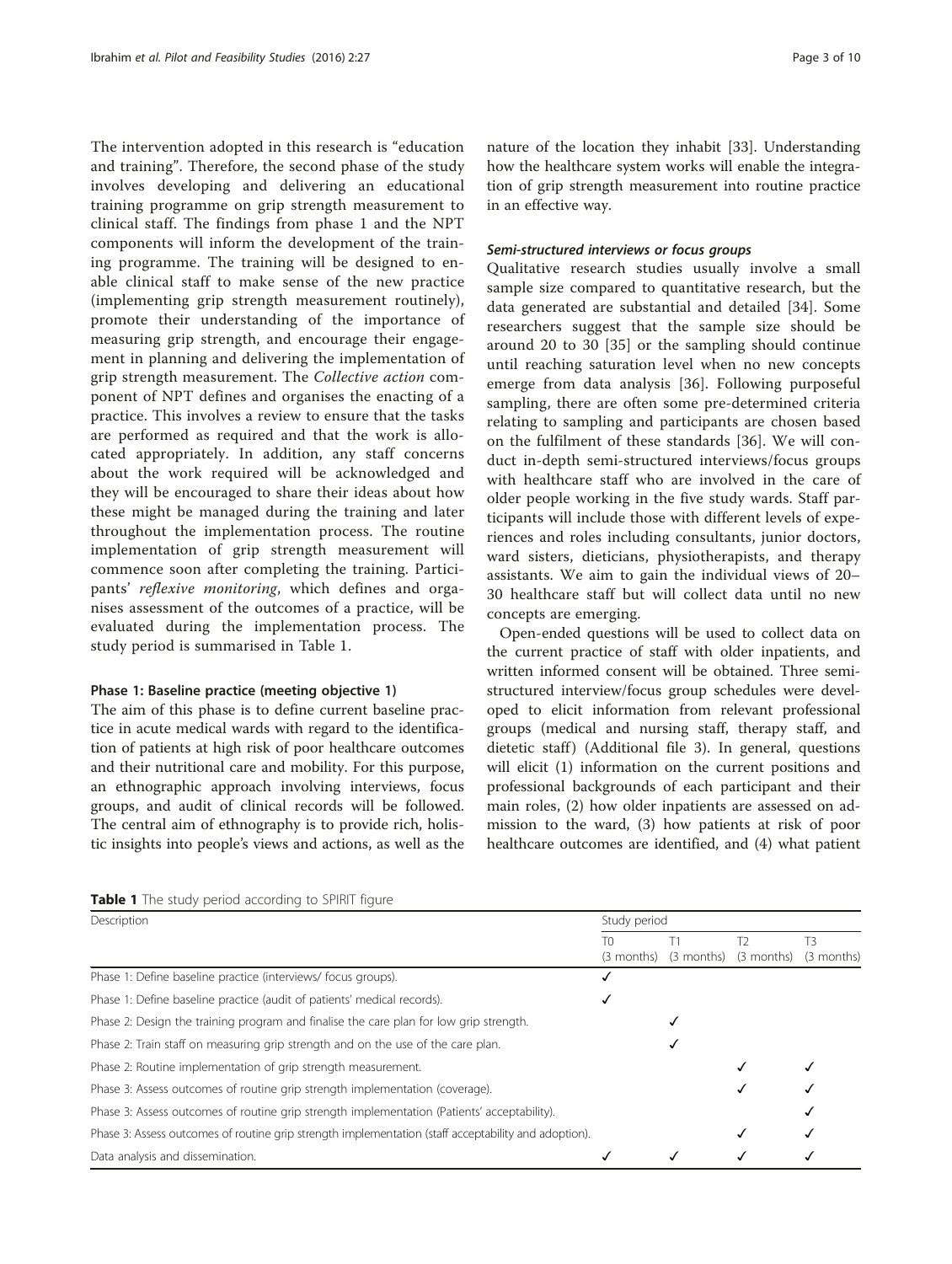circumstances trigger dietetic or therapy input. At the end of the conversation, clinical participants will be introduced to grip strength measurement and we will obtain their initial views about using grip strength in clinical practice and identify any perceived potential facilitators and barriers for routine implementation of grip strength measurement. Focus groups will be preferred to gather shared information about the care provided to older patients, e.g. with nursing staff. However, individual interviews will be suitable to illicit the individual experience and practice, e.g. of medical consultants. Individual interviews will be used with participants who prefer private discussions or those who could not attend focus groups. The interviews/focus groups are anticipated to last less than 1 h and will take place in a private room in the hospital.

#### Audit of clinical records

Audit of a sample of clinical records will provide further evidence on whether the identification of patients at risk of poor healthcare outcomes occurs explicitly, which is documented and acted upon. Across the five study wards, a random sample of the clinical notes of 60 patients who would be eligible for grip strength measurement will be audited. All patients are considered eligible unless those who are in their terminal phase of illness or patients who have been at hospital for less than 3 days at the time of data collection. Basic information about each patient such as age, gender, date of admission, domicile status, and reasons for admission will be obtained. Information recorded within the first 3 days of admission about likely risk factors for poor healthcare outcomes including risk assessment measures applied to patients will be collected. These will include dietetic and therapy input, care plans in use, mobility level, history of falls, Malnutrition Universal Screening Tool (MUST) score, Do Not Resuscitate order (DNR), pressure ulcers assessment, recognition of dementia or delirium, and any other additional relevant information. Identifiable patient information will not be collected.

The number of referrals each week to the dietetic team from the study wards for the 3 months prior to the start of the study as well as the number of prescribed oral nutritional supplements (ONS) will be obtained from the hospital E-referral system and the hospital electronic prescribing system, respectively. This data will allow comparison to assess changes in routine practice following the implementation of the care plan for grip strength measurement. Patients are normally referred verbally and informally to the physiotherapy team; thus, obtaining the number of referrals to physiotherapy from the study wards for similar comparison is not currently possible.

## Phase 2: Training and implementation (meeting objective 2)

#### Develop and deliver a training programme

A training programme will be developed to provide nursing, medical, and therapy staff with the necessary knowledge and skills to implement grip strength measurement. Baseline clinical practice defined in phase 1 and the published literature about grip strength measurement will inform the training needs and the content of the training programme. Date from phase 1 will help us identify how best to integrate grip strength measurement in routine practice, e.g., who could do the measurement, how and where information about grip strength measurement can be documented and stored, and on the design and development of the training programme. In collaboration with nursing staff, therapy, and dietetic teams, we have developed a care plan for patients with low grip strength (Additional file [4](#page-9-0)). The training programme will be developed to match the constructs of the NPT (see Table [2\)](#page-5-0) and include the following:

- 1) A presentation about grip strength and the clinical relevance of low grip strength values
- 2) An introduction to the care plan for managing patients with low grip strength
- 3) A practical demonstration of grip strength measurement using a Jamar dynamometer according to a standardised protocol (see [Appendix 1\)](#page-8-0) [\[37\]](#page-10-0)

As grip strength measurement will be part of nursing admission procedures, nursing staff ( $n \approx 150$ ) across the five study wards will be trained in grip strength measurement in groups of two to six participants. The training sessions will be run daily for 4 weeks in each of the five study wards. We anticipate that training sessions will each last 20–30 min. Additional training sessions will be scheduled in collaboration with ward managers to train staff who could not attend during this period and new staff. The training programme will also be incorporated in the induction days of new student nurses and healthcare assistants. Additional training sessions will be provided to junior doctors, consultants, and therapy staff, incorporated into regular educational sessions where possible. The time and date of the training sessions will be agreed with the department training team to minimise disruption to the daily tasks of the clinical staff. At the end of each session, participants will be asked to formally evaluate the training session and give feedback.

Nurses attending the training session will be asked to measure the grip strength of a colleague according to the standard protocol as an assessment of their competency to measure grip strength of patients. Additionally, ongoing ward observation will be carried out by the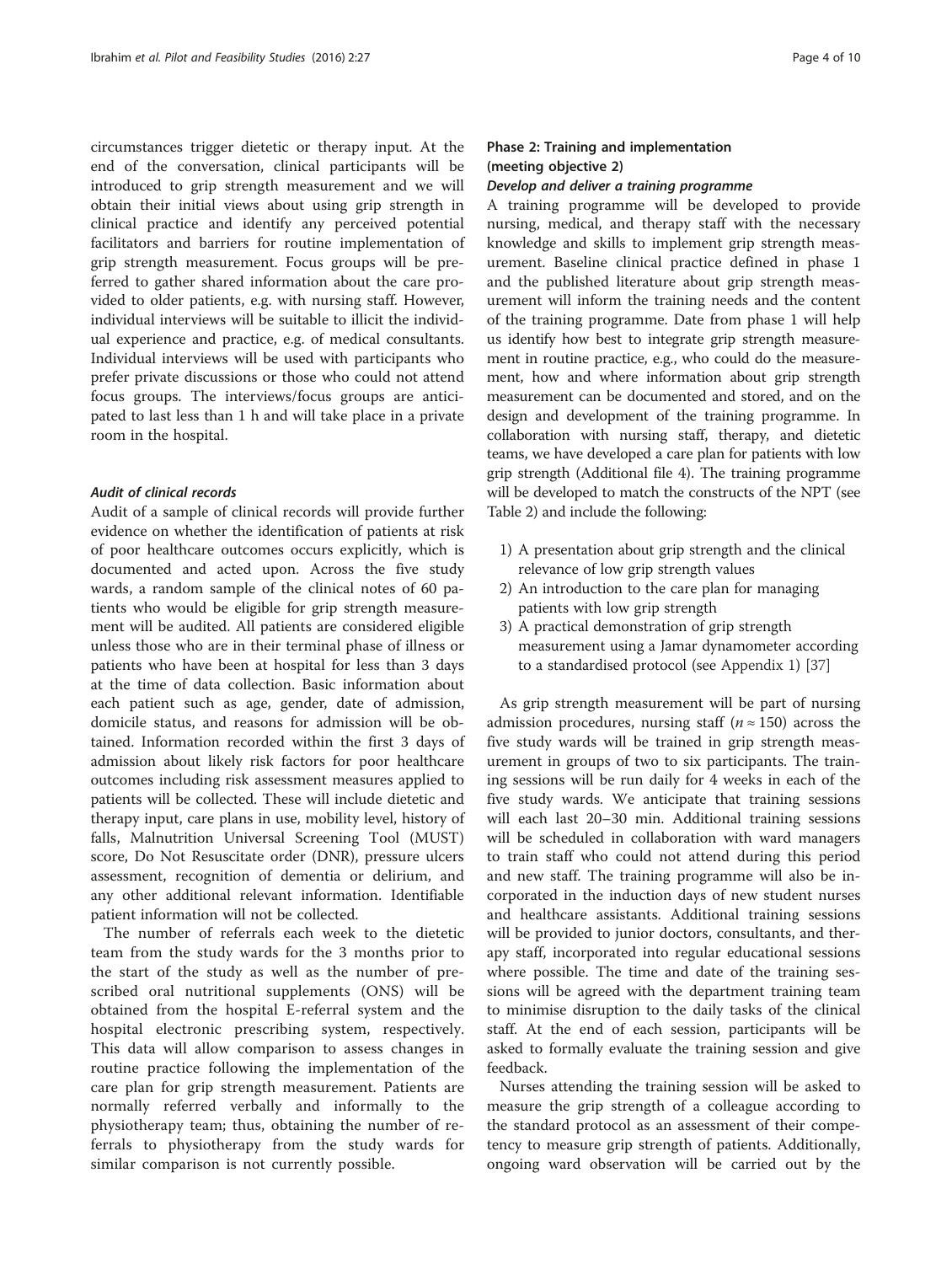| NPT constructs             | Training components and topics                                                                                                                                                                                                                                                                                                                                                                                                                                                                                                                                                                     | Method                                                                                           |
|----------------------------|----------------------------------------------------------------------------------------------------------------------------------------------------------------------------------------------------------------------------------------------------------------------------------------------------------------------------------------------------------------------------------------------------------------------------------------------------------------------------------------------------------------------------------------------------------------------------------------------------|--------------------------------------------------------------------------------------------------|
| Coherence/sense-<br>making | Understand the relevance of implementing grip strength measurement routinely.<br>What are the cutoff points for grip strength, what to do with low grip strength levels.<br>Introduction to the care plan for patients with low grip strength and enhance<br>understanding the relevance of using the care plan for patients with low grip strength values.<br>Introduction to Jamar dynamometer + practically measuring grip strength according<br>to the standard protocol.<br>Present the paperwork that need to be completed in relation to grip strength measurement<br>and use of care plan. | Presentation<br>Practical demonstration + video<br>on grip strength measurement<br>Presentation  |
| Cognitive<br>participation | Competence in grip strength measurement using the standardised protocol.<br>Discussion about how to initiate and adopt grip strength implementation, talk about staff<br>initial concerns about implementing grip strength, engage staff in identifying the best way<br>to start and implement grip strength.                                                                                                                                                                                                                                                                                      | Supervised practical session<br>of measuring grip strength<br>of a colleague<br>Group discussion |
| Collective action          | Reaching a consensus about how to start and maintain implementation.                                                                                                                                                                                                                                                                                                                                                                                                                                                                                                                               | Group discussion                                                                                 |
| Reflexive monitoring       | Discussion about how to engage staff in reflexive monitoring of grip strength<br>implementation via sharing experiences and providing continuous feedback.                                                                                                                                                                                                                                                                                                                                                                                                                                         | Presentation + group<br>discussion                                                               |

<span id="page-5-0"></span>Table 2 Grip strength training programme based on Normalisation Process Theory (NPT)

research team and support will be offered to ensure nurses remain competent. Competency will be assessed in relation to positioning the patient correctly, giving verbal instructions to the patient, taking four measurements (two in each hand), recording the grip strength values, and completing a care plan as needed. The number, grade, and ward base of nursing staff attending training sessions and passing their competency assessment will be recorded. Nursing staff in each training session will be given the opportunity to express their initial views and any concerns about the training and the use of grip strength measurement in the routine assessment of older inpatients. This will also inform the content of subsequent training sessions.

#### Routine implementation of grip strength measurement

Implementation of routine grip strength measurement will start soon after completing the training in each ward with the aim that grip strength will be measured in all patients within 3 days of admission to the study wards as part of the admission procedure. If grip strength cannot be measured, e.g. an inability to hold the dynamometer in either hand (e.g. pain and/or severe arthritis), or inability to understand the explanation given (e.g. severe dementia or delirium), the reasons should be documented in the patient's clinical records. Failure to complete the measurement will be managed as if the patient had low grip strength on the care plan. Patients who are in their terminal phase of illness will be excluded from the study.

Grip strength will be measured using a Jamar dynamometer by asking the patient to squeeze the dynamometer handle with each hand twice alternately, starting with the right hand using a standardised protocol [\[37](#page-10-0)]. A brief break of approximately 1 min will be allowed between each measurement, and the maximum value will be recorded in kilogrammes (kg). We will use two measurements with each hand instead of three

measurements since our previous research with inpatients suggests that the third attempt is tiring and is rarely the maximum value. Patients unable to sit on a chair will still be included in the study and their grip strength will be measured according to the protocol but while the patient is sitting up in bed. The grip strength dynamometer will be calibrated at the beginning and end of the study and regularly every 2 months during the study period. Any damaged or faulty dynamometer will be replaced.

Patients who have low maximum GS values (men < 27 kg and women  $\langle 16 \text{ kg} \rangle$  or those who are unable to perform the test will receive a care plan. The care plan will focus on (1) dietary supplementation with oral nutritional supplements and (2) review of mobility by a physiotherapist to consider progressive resistance exercises to increase muscle strength (Additional file [4\)](#page-9-0). We do not expect that measuring the patient's grip strength will impose any risk to inpatients. However, we will deal with any complications resulted from study procedures as adverse events, recording their details and reporting them promptly.

#### Phase 3: Monitoring and evaluation of routine grip strength implementation (meeting objectives 3 and 4)

Qualitative and audit data will be collected concurrently, analysed in real time and will be fed back to the clinical staff to inform ongoing change efforts. Monitoring and evaluation of routine grip strength implementation will involve assessing its acceptability, adoption, coverage, and costs. A summary of the study implementation outcome variables is presented in Table [3.](#page-6-0)

#### Semi-structured interviews/focus groups

We will collect qualitative data to assess the acceptability of grip strength measurement to staff and patients and adoption of routine grip strength measurement and identify the facilitators and barriers of the routine use of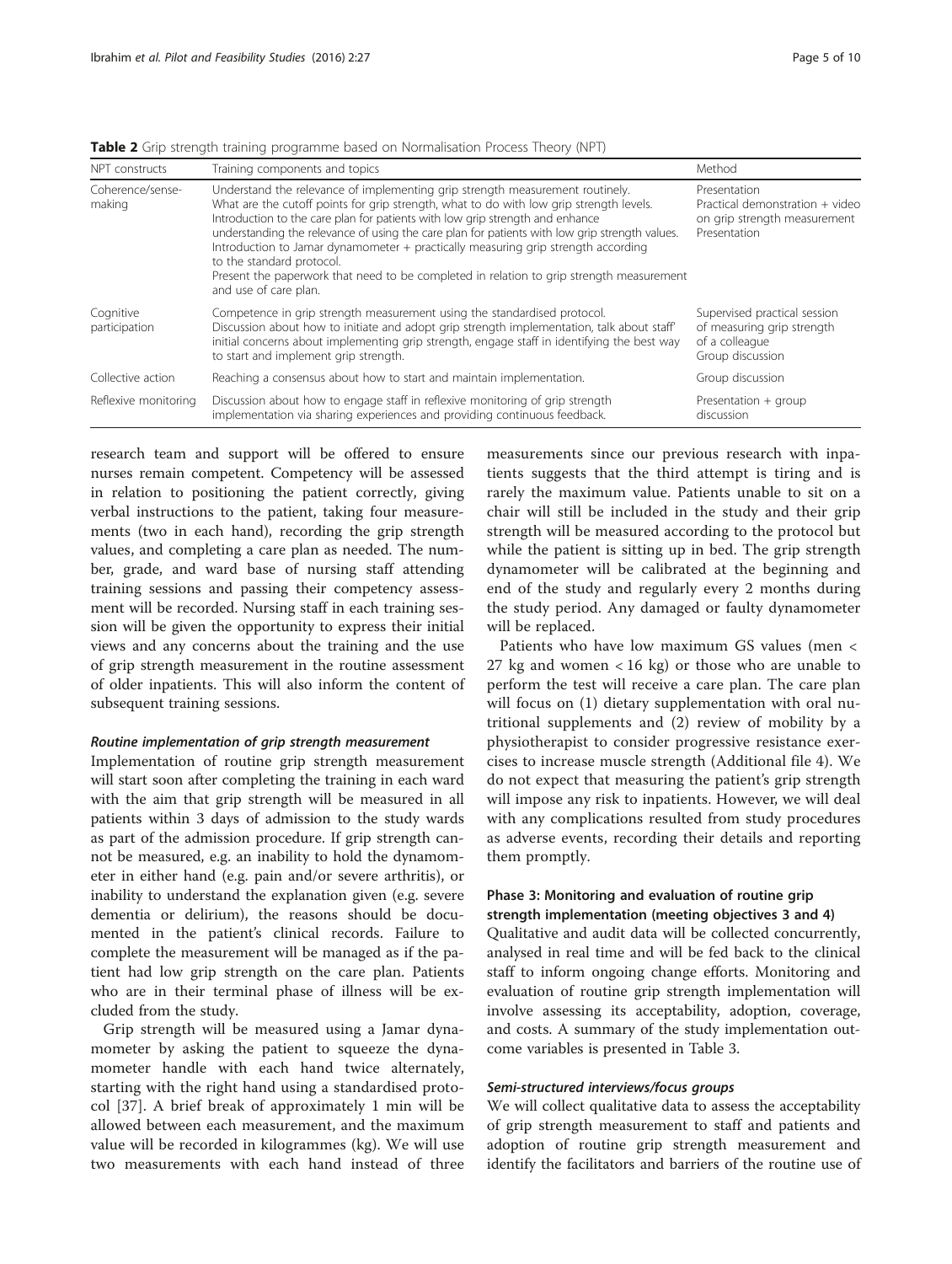| Implementation    | <b>Definition</b>                                                        | Assessment methods                             |                                        |  |
|-------------------|--------------------------------------------------------------------------|------------------------------------------------|----------------------------------------|--|
| outcome variables |                                                                          | Oualitative methods<br>Interviews/focus groups | Ouantitative methods<br>Clinical audit |  |
| Acceptability     | The extent to which the service is agreeable                             | $^{+}$                                         |                                        |  |
| Adoption          | The intention to try the service                                         |                                                |                                        |  |
| Coverage          | The degree to which those with the greatest<br>need received the service |                                                | $^+$                                   |  |
| Appropriateness   | The relevance of the service                                             |                                                |                                        |  |
| Costs             | Total cost of service in context                                         |                                                | $^+$                                   |  |

<span id="page-6-0"></span>Table 3 Outcome variables for routine implementation of grip strength based on [\[32](#page-10-0)]

grip strength in clinical practice. Purposive sampling will be used to select a range of participants who have experience of grip strength measurement including patients and staff members.

#### Patient interviews:

A purposive sample of 10–15 patients, to include men and women with high and low grip strength across the study wards, will be invited by a member of their clinical team to take part in a short interview to assess the acceptability of grip strength test. Interviews will be conducted within 2 days of grip strength measurement to maximise recall. Patients will receive an information sheet describing the study and will have at least 24 h to decide whether they wish to participate further. Patients who do not have the capacity to consent will not be asked to participate in interviews. Interviews with patients are anticipated to last for 15–20 min. Patients will be asked open-ended questions about their views and experience of grip strength measurement in a semi-structured interview (Additional file [5](#page-9-0)).

Staff interviews/focus groups:

We will allow at least 4 weeks for the implementation of grip strength measurement routinely in the study wards prior to conducting interviews/focus groups. This will help us understand the acceptability of its implementation and how it was adopted and integrated in everyday work. A purposive sample of 10–20 clinical staff across the five study wards, including nursing staff, therapy, and dietetic teams, is anticipated to give a deep understanding of the experience of grip strength measurement. The questions will use NPT constructs to gain a view on how it has been operationalised and actioned across the five study wards (Additional file [5](#page-9-0)). All potential participants will receive an information sheet describing the study, and they will have at least 24 h to decide whether they wish to participate in the study. Prior to any interview/focus group, explicit written consent will be obtained from each participant. The interviews/focus groups are anticipated to last less than 1 h and will take place in a private room in the hospital.

#### Audit of clinical records

Quantitative data will be collected over the period of routine implementation to estimate reach or coverage of the routine grip strength measurement. The patients' clinical records on each ward will be audited at regular intervals (at least every other week) to collect data on (1) the number of patients who have their grip strength measured and the range of values obtained, (2) the number of patients with low grip strength values, and (3) the number of patients with low grip strength who have received a grip strength care plan (see Table [4](#page-7-0)). These results should reveal the rate of progress of adopting grip strength measurement in routine practice. Results will be shared frequently with the study wards to encourage subsequent uptake.

Once routine GS measurement is embedded in clinical practice for at least three months, the number of weekly referrals to the dietetic team and ONS prescriptions for the preceding 3 months will be extracted from the E-referrals and the electronic prescribing system and will be compared to the numbers collected at baseline.

#### Costs of implementation

The cost analysis will include the implementation costs and National Health Service (NHS) resource utilisation. The implementation costs will include the cost of equipment, staff training, and note audits. Resource use information will include nutritional prescriptions, referrals to a dietician, length of stay, and discharge destination. The results will be presented as the cost per patient and cost per unit of 120 beds.

#### Data management and analysis Qualitative data

All interviews and focus groups will be audio-recorded on a digital voice recorder, transcribed verbatim, and then anonymised. Each recording and transcript as word documents will be password-protected. Data collected will be analysed using thematic analysis to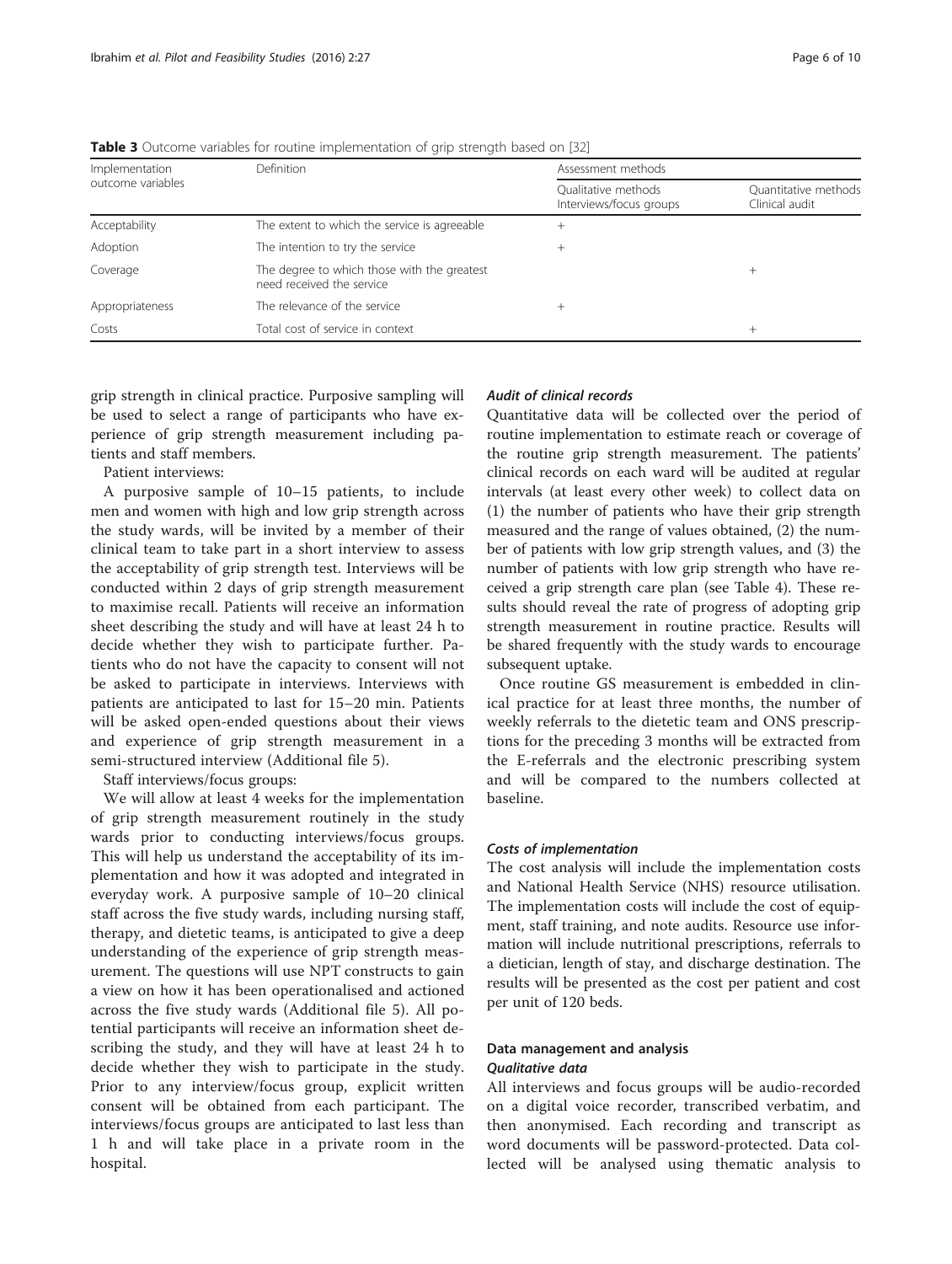Bay 1 Bed 1 **Bed Bed Bed Bed Bed** Bay 2 **Bed Bed** Bed **Bed Bed Bed** Bay 3 **Bed Bed** Bed **Bed Bed Bed** Bay 4 Bed 1 Bed 2 Bed 3 Bed 4 Bed 5 Bed 6

<span id="page-7-0"></span>

| Table 4 A grid to report weekly ward coverage of routine implementation of grip strength measurement |                                          |               |                                       |                                    |                               |                                   |                                         |  |
|------------------------------------------------------------------------------------------------------|------------------------------------------|---------------|---------------------------------------|------------------------------------|-------------------------------|-----------------------------------|-----------------------------------------|--|
| Bays/beds                                                                                            | Grip strength<br>assessed<br>(yes or no) | Grip strength |                                       | Has a Care plan been acted upon?   |                               |                                   |                                         |  |
|                                                                                                      |                                          | Maximum level | Assessed within<br>3 days (yes or no) | Care plan completed<br>(yes or no) | ONS Prescribed<br>(yes or no) | Referral to physio<br>(yes or no) | Grip strength<br>magnets<br>(yes or no) |  |
| Bay 1                                                                                                |                                          |               |                                       |                                    |                               |                                   |                                         |  |
| Bed 1                                                                                                |                                          |               |                                       |                                    |                               |                                   |                                         |  |
| Bed 2                                                                                                |                                          |               |                                       |                                    |                               |                                   |                                         |  |
| Bed 3                                                                                                |                                          |               |                                       |                                    |                               |                                   |                                         |  |
| Bed 4                                                                                                |                                          |               |                                       |                                    |                               |                                   |                                         |  |
| Bed 5                                                                                                |                                          |               |                                       |                                    |                               |                                   |                                         |  |
| Bed 6                                                                                                |                                          |               |                                       |                                    |                               |                                   |                                         |  |
| Bay 2                                                                                                |                                          |               |                                       |                                    |                               |                                   |                                         |  |
| Bed 1                                                                                                |                                          |               |                                       |                                    |                               |                                   |                                         |  |
| Bed 2                                                                                                |                                          |               |                                       |                                    |                               |                                   |                                         |  |
| Bed 3                                                                                                |                                          |               |                                       |                                    |                               |                                   |                                         |  |
| Bed 4                                                                                                |                                          |               |                                       |                                    |                               |                                   |                                         |  |
| Bed 5                                                                                                |                                          |               |                                       |                                    |                               |                                   |                                         |  |
| Bed 6                                                                                                |                                          |               |                                       |                                    |                               |                                   |                                         |  |
| Bay 3                                                                                                |                                          |               |                                       |                                    |                               |                                   |                                         |  |
| Bed 1                                                                                                |                                          |               |                                       |                                    |                               |                                   |                                         |  |
| Bed 2                                                                                                |                                          |               |                                       |                                    |                               |                                   |                                         |  |
| Bed 3                                                                                                |                                          |               |                                       |                                    |                               |                                   |                                         |  |
| Bed 4                                                                                                |                                          |               |                                       |                                    |                               |                                   |                                         |  |
| Bed 5                                                                                                |                                          |               |                                       |                                    |                               |                                   |                                         |  |
| Bed 6                                                                                                |                                          |               |                                       |                                    |                               |                                   |                                         |  |
| Bay 4                                                                                                |                                          |               |                                       |                                    |                               |                                   |                                         |  |
| Bed 1                                                                                                |                                          |               |                                       |                                    |                               |                                   |                                         |  |

Table 4 A grid to report weekly ward coverage of routine implementation of grip strength measurement

identify themes following the six phases proposed by Braun and Clarke (2006) [[38\]](#page-10-0). The phases are familiarisation with the data, coding, searching for themes, reviewing themes, defining and naming themes, and writing up. A descriptive coding scheme will be developed from transcripts and based on participants' perceptions and experiences. Two types of coding will be used: "open coding" to locate themes followed by "focused coding" to determine which themes repeat often and which represent unusual concerns. Coding will proceed in an iterative way with detailed memos linking emergent themes. The perceptions and views of different stakeholder groups will be compared. The thematic analysis for qualitative data collected in phase 3 of the study will be more focused and based on the four constructs of NPT to identify facilitators and barriers for implementing grip strength measurement, but the researchers will remain sensitive to any new concepts not covered by NPT that could emerge. A software program for analysing qualitative data (e.g. NVivo 10) will be used to facilitate data analysis.

#### Quantitative data

All data will be double entered into a password-protected computer database and assigned a unique identification number. Quantitative analysis will involve mainly descriptive statistics using the statistical software package IBM SPSS statistics 22. Descriptive statistics will be used to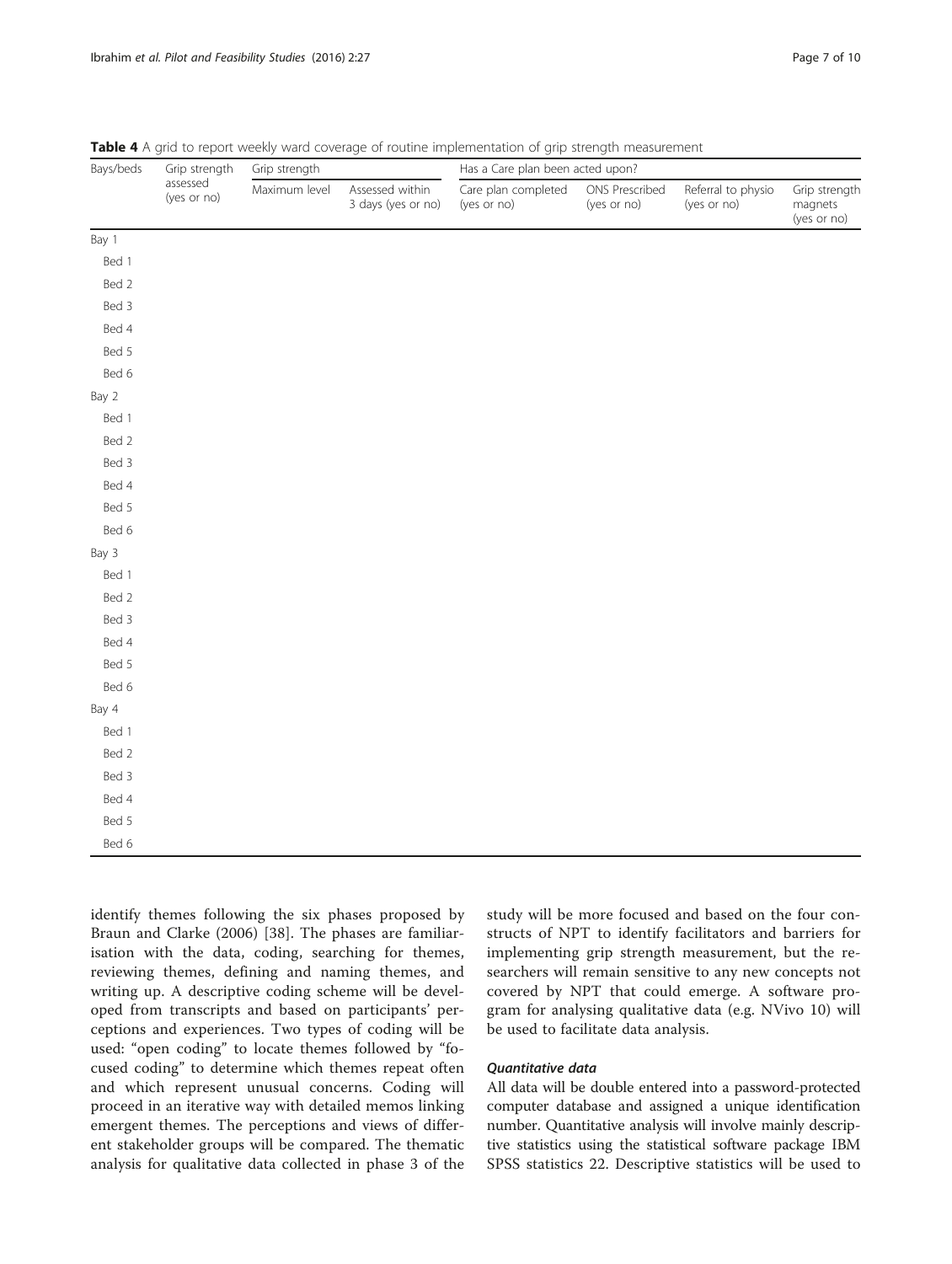<span id="page-8-0"></span>report the data abstracted from the clinical records, the E-referral system, and the electronic prescribing system. Descriptive data will be summarised using mean and standard deviation (SD), median and inter-quartile range (IQR), and/or number (percent) as appropriate for the type of data (continuous, normally distributed or not, categorical).

The feasibility of training the clinical staff will be reported using descriptive statistics. This will include description of the trainees' numbers, discipline, grade, team or ward base, degree of competence to measure grip strength, and their evaluation of the training received allowing comparisons to be made between trainees across the five study wards. Descriptive statistics will also be used to describe the coverage of grip strength implementation such as the number and proportion of patients who had their grip measured, had low grip strength values, received a care plan, the range of grip strength values, and the participants' characteristics for each ward. This will allow comparisons to be made of the practice and implementation of grip strength measurement across the different wards. Chisquared tests will be used to assess the coverage of routine grip strength assessment across the five wards, the number of referrals to the dietetic team, and the number of ONS prescription before and after the routine implementation of grip strength measurement.

#### Overall mixed methods integration

The qualitative and quantitative results will be integrated; we will consider each analysis (qualitative and quantitative) on its own terms and how the two differ or converge in their findings when presenting the overall conclusion. Qualitative and quantitative data will be integrated through triangulation to examine (1) convergence (so results provide the same answer to the same questions), (2) expansion (are the findings collected from one data explained by another), and 3) complementary aspects (does embedding the results of one data within the other data set help contextualise overall results) [\[39](#page-10-0)]. The implementation costs (e.g., the training costs and costs of equipment) and NHS resource utilisation (e.g. ONS prescriptions) will be integrated in the final analysis and reports alongside the qualitative and quantitative data.

#### Trial status

At the time of submission, data collection has started for phase 1. No data cleaning or analysis has been carried out.

#### **Discussion**

The purpose of this study is to evaluate the feasibility and acceptability of implementing grip strength measurement into routine clinical practice to identify older patients at risk of poor healthcare outcomes. Many studies have demonstrated that older hospital patients with low grip strength have an increased risk of functional decline, long length of stay, admission to care homes, and death. Early identification of patients with low grip strength at admission to hospital will allow the possibility of appropriate early intervention. Translating this evidence-based research tool into clinical practice has the potential to improve the care of older patients. This mixed methods study will provide a rich picture of barriers and facilitators to the use of grip strength measurement routinely in an acute medical setting. The inclusion of purposive samples of clinicians and patients will capture the complexity of the roles and responsibilities that influence the implementation process and user views and experiences. If routine grip strength measurement is feasible and acceptable, this study will inform the implementation of grip strength assessment routinely in clinical practice in other hospitals and organisations.

#### Appendix

#### Standard protocol for measuring grip strength [\[32](#page-10-0)]

- 1- Sit the participant comfortably in the chair with their forearms on the arms of the chair and their wrist just over the end of the arm of the chair—wrist in a neutral position, thumb facing upwards. Feet flat on the floor.
- 2- Demonstrate how to use the dynamometer to show that gripping very tightly registers the best score.
- 3- Starting with the right hand position, the thumb around one side of the handle in position 2 and the four fingers are around the other side. The instrument should feel comfortable in the hand: alter the position of the handle if necessary.
- 4- Rest the base of the dynamometer on the palm of the observer's hand as the participant holds the dynamometer. The aim of this is to support the weight of the dynamometer, but be careful not to restrict the "movement" of the machine.
- 5- Encourage the participant to squeeze as long and as tightly as possible or until the needle stops rising. Use a standard encouragement "and squeeze as tightly as you can". Once the needle stops raising, you can instruct the participant to stop squeezing as they have achieved their peak.
- 6- The observer should read from the outside dial which gives grip strength in kilogrammes. Record the result to the nearest 1 kg on the data entry form.
- 7- Repeat measurement in the left hand.
- 8- Do one further measurements at least 1 min apart in each hand alternating sides to give two readings in total for each side.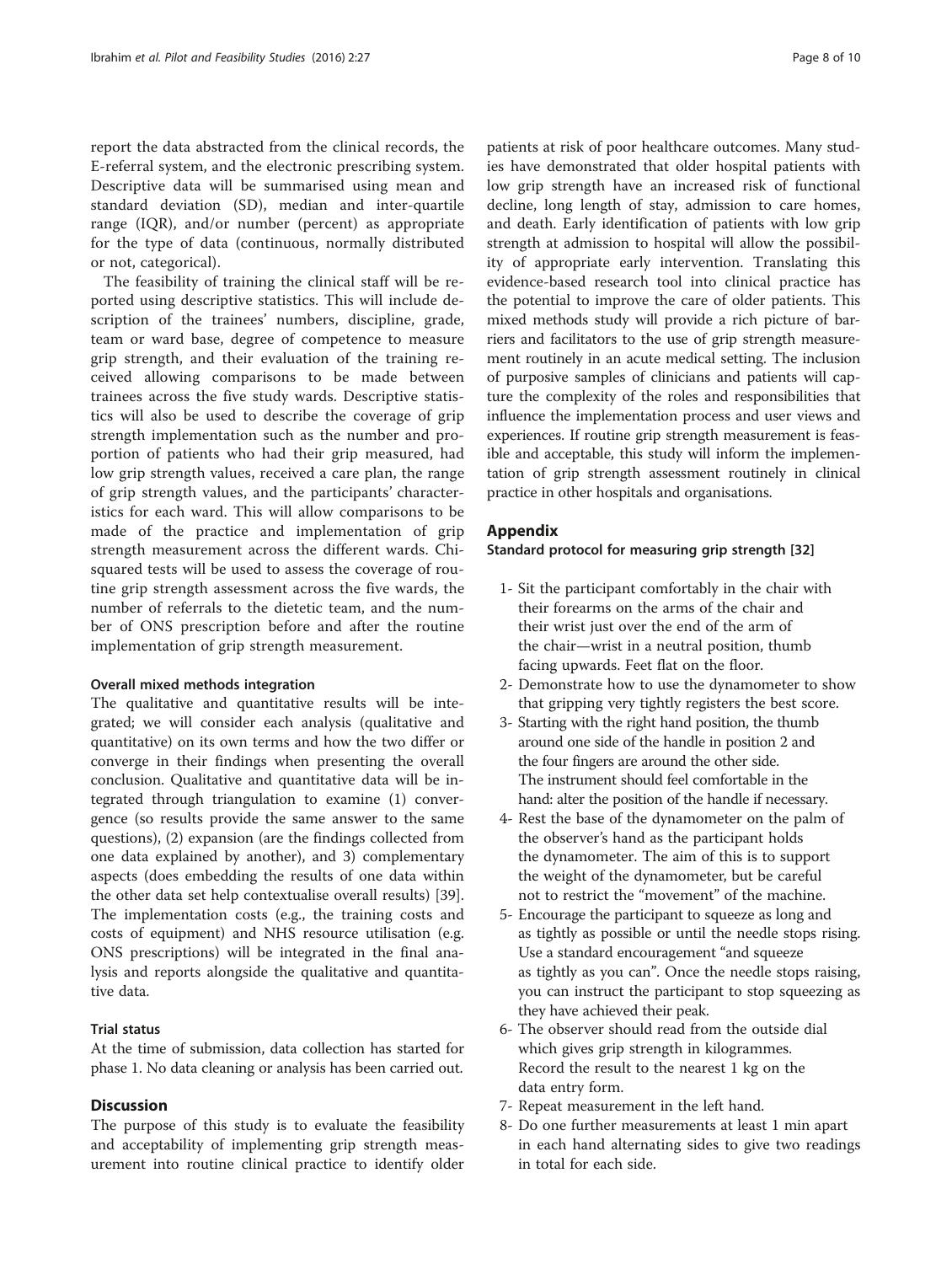- <span id="page-9-0"></span>9- For analysis, use the maximum grip score from each hand.
- 10-Clean the dynamometer with an alcohol wipe between patients and place the dynamometer back in its case.

## Additional files

[Additional file 1:](dx.doi.org/10.1186/s40814-016-0067-x) SPIRIT 2013 Checklist: Recommended items to address in a clinical trial protocol and related documents\*. (DOC 121 kb)

[Additional file 2:](dx.doi.org/10.1186/s40814-016-0067-x) The study flow chart to illustrate the three study phases. (DOCX 25 kb)

[Additional file 3:](dx.doi.org/10.1186/s40814-016-0067-x) Semi-structure interview/focus group schedules for phase 1: define baseline practice. (DOCX 16 kb)

[Additional file 4:](dx.doi.org/10.1186/s40814-016-0067-x) Care plan for grip strength measurement. (PDF 350 kb)

[Additional file 5:](dx.doi.org/10.1186/s40814-016-0067-x) Semi-structured interview/focus group schedule for phase 3: monitoring and evaluation of routine implementation of grip strength measurement. (DOCX 18 kb)

#### Abbreviations

NPT: Normalisation Process Theory; ONS: oral nutritional supplements.

#### Acknowledgments

The authors would like to acknowledge the contributions of the clinical staff to the protocol development, particularly Hannah Leach and Claire Woods (dietetics), Linda Snook and Rachael Leyland (therapists), and the ward managers.

#### Funding

This research is funded by the National Institute for Health Research (NIHR) Collaboration for Leadership in Applied Health Research and Care Wessex at the University Hospital Southampton NHS Foundation Trust. The views expressed are those of the authors and not necessarily those of the NHS, the NIHR, or the Department of Health. This study is supported by the Faculty of Medicine and the Faculty of Health Sciences at the University of Southampton. KI, CM, AAS, and HCR receive support from the National Institute for Health Research (NIHR) Collaboration for Leadership in Applied Health Research and Care (CLAHRC) Wessex. HCR, HPP, and AAS receive support from the NIHR Southampton Biomedical research Centre.

#### Availability of data and material

See additional files.

#### Authors' contributions

All authors were involved in the conception and design of the protocol. KI and HR drafted the initial manuscript, and all authors were involved in the critical revision of the paper for intellectual content and its final approval before submission.

#### Competing interests

The authors declare that they have no competing interests.

#### Consent for publication

Not applicable.

#### Ethics approval and consent to participate

Full ethical approval was obtained from NRES Committee South West – Frenchay (REC REFERENCE 15/SW/2012).

#### Author details

<sup>1</sup> Academic Geriatric Medicine, Mailpoint 807, Southampton General Hospital, Tremona Road, Southampton SO16 6YD, UK. <sup>2</sup>NIHR CLAHRC: Wessex, Faculty of Health Sciences, University of Southampton, Highfield, Southampton SO17 1BJ, UK.<sup>3</sup>Medicine for Older People, Mailpoint 63, Southampton General Hospital, Tremona Road, Southampton SO16 6YD, UK. <sup>4</sup>Institute of Ageing

and Institute of Health and Society, Campus for Ageing and Vitality, Newcastle University, Newcastle NE4 5PL, UK.

#### Received: 11 March 2016 Accepted: 14 May 2016 Published online: 06 June 2016

#### References

- 1. Sonola L, Poteliakhoff E. Continuity of care for older hospital patients. A call for action. 2012. Available from [http://www.kingsfund.org.uk/publications/](http://www.kingsfund.org.uk/publications/continuity-care-older-hospital-patients) [continuity-care-older-hospital-patients](http://www.kingsfund.org.uk/publications/continuity-care-older-hospital-patients) (last accessed 4th March 2016).
- 2. Imison C, Poteliakoff E, Thompson J. Older people and emergency bed use: exploring variation: King's Fund; 2012.Available from [http://www.kingsfund.](http://www.kingsfund.org.uk/sites/files/kf/field/field_publication_file/older-people-and-emergency-bed-use-aug-2012.pdf) [org.uk/sites/files/kf/field/field\\_publication\\_file/older-people-and-emergency](http://www.kingsfund.org.uk/sites/files/kf/field/field_publication_file/older-people-and-emergency-bed-use-aug-2012.pdf)[bed-use-aug-2012.pdf](http://www.kingsfund.org.uk/sites/files/kf/field/field_publication_file/older-people-and-emergency-bed-use-aug-2012.pdf) (last accessed 4th March 2016).
- 3. Clegg A, Young J, Iliffe S, Rikkert MO, Rockwood K. Frailty in elderly people. Lancet (London, England). 2013;381(9868):752–62.
- 4. Syddall H, Roberts HC, Evandrou M, Cooper C, Bergman H, Aihie SA. Prevalence and correlates of frailty among community-dwelling older men and women: findings from the Hertfordshire Cohort Study. Age Ageing. 2010;39(2):197–203.
- 5. Syddall H, Cooper C, Martin F, Briggs B, Saye A. Is grip strength a useful single marker of frailty? Age Ageing. 2003;32(6):650–6.
- 6. Guerra RS, Amaral TF, Sousa AS, Pichel F, Restivo MT, Ferreira S, et al. Handgrip strength measurement as a predictor of hospitalization costs. Eur J Clin Nutr. 2015;69(2):187–92.
- 7. Kruizenga HM, Van Tulder MW, Seidell JC, Thijs A, Ader HJ, Van Bokhorst-de van der Schueren MA. Effectiveness and cost-effectiveness of early screening and treatment of malnourished patients. Am J Clin Nutr. 2005; 82(5):1082–9.
- 8. Kerr A, Syddall HE, Cooper C, Turner GF, Briggs RS, Sayer AA. Does admission grip strength predict length of stay in hospitalised older patients? Age Ageing. 2006;35(1):82–4.
- 9. Mahalakshmi V, Ananthakrishnan N, Kate V, Sahai A, Trakroo M. Handgrip strength and endurance as a predictor of postoperative morbidity in surgical patients: can it serve as a simple bedside test? Int Surg. 2003;89(2):115–21.
- 10. Guo C-B, Zhang W, Ma D-Q, Zhang K-H, Huang J-Q. Hand grip strength: an indicator of nutritional state and the mix of postoperative complications in patients with oral and maxillofacial cancers. Br J Oral Maxillofac Surg. 1996; 34(4):325–7.
- 11. Roberts HC, Syddall HE, Cooper C, Sayer AA. Is grip strength associated with length of stay in hospitalised older patients admitted for rehabilitation? Findings from the Southampton grip strength study. Age Ageing. 2012; 41(5):641–6.
- 12. Cruz-Jentoft AJ, Baeyens JP, Bauer JM, Boirie Y, Cederholm T, Landi F, et al. Sarcopenia: European consensus on definition and diagnosis: report of the European Working Group on Sarcopenia in Older People. Age Ageing. 2010; 39(4):412–23.
- 13. Smoliner C, Sieber CC, Wirth R. Prevalence of sarcopenia in geriatric hospitalized patients. J Am Med Dir Assoc. 2014;15(4):267–72.
- 14. Sayer AA, Syddall HE, Martin HJ, Dennison EM, Anderson FH, Cooper C. Falls, sarcopenia, and growth in early life: findings from the Hertfordshire cohort study. Am J Epidemiol. 2006;164(7):665–71.
- 15. Sayer AA, Robinson SM, Patel HP, Shavlakadze T, Cooper C, Grounds MD. New horizons in the pathogenesis, diagnosis and management of sarcopenia. Age Ageing. 2013;42(2):145–50.
- 16. Silventoinen K, Magnusson PK, Tynelius P, Batty GD, Rasmussen F. Association of body size and muscle strength with incidence of coronary heart disease and cerebrovascular diseases: a population-based cohort study of one million Swedish men. Int J Epidemiol. 2009;38(1):110–8.
- 17. Gale CR, Martyn CN, Cooper C, Sayer AA. Grip strength, body composition, and mortality. Int J Epidemiol. 2007;36(1):228–35.
- 18. Sayer AA, Syddall HE, Martin HJ, Dennison EM, Roberts HC, Cooper C. Is grip strength associated with health-related quality of life? Findings from the Hertfordshire Cohort Study. Age Ageing. 2006;35(4):409–15.
- 19. da Silva AT, Duarte YDO, Santos JF, Wong R, Lebrão ML. Sarcopenia according to the European Working Group on Sarcopenia in Older People (EWGSOP) versus dynapenia as a risk factor for disability in the elderly. J Nutr Health Aging. 2014;18(5):547–53.
- 20. McLean RR, Shardell MD, Alley DE, Cawthon PM, Fragala MS, Harris TB, et al. Criteria for clinically relevant weakness and low lean mass and their longitudinal association with incident mobility impairment and mortality: